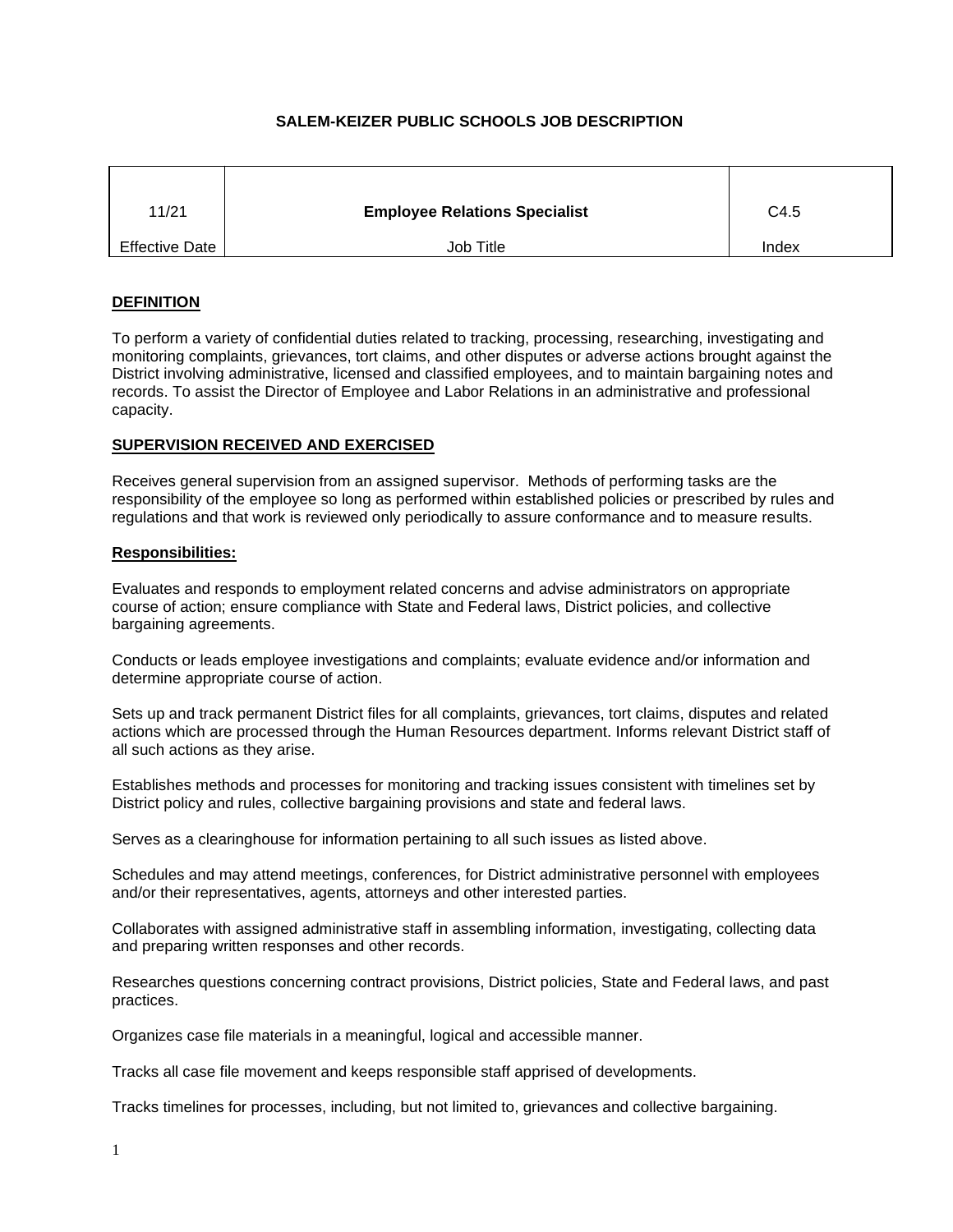Creates and maintains a data base of relevant information which pertains to all such issues and which is easily accessible for research and historical purposes. Creates reports related to this data as required by the District.

Assists the Director in preparing for bargaining sessions and labor management meetings and maintains notes and contract files.

Attends work regularly and is punctual.

Other responsibilities as assigned.

#### **Knowledge of:**

Principles and practices of dispute resolution, time management, and problem solving.

Principles and practices of management, research, work organization, and simplification.

Standard English grammar and rules of composition; contract and business writing.

Microsoft Office Suite

Pertinent policies, procedures, rules, regulations, and other provisions affecting assigned area of responsibility.

State and Federal employment law including but not limited to, Family Medical Leave Act (FMLA/OFLA), American Disabilities Act (ADA), and the Public Employees Collective Bargaining Act (PECBA)

General principles of public employment and associated employment practices

## **Ability to:**

Develop and maintain a positive, effective working relationship with employee unions

Maintain confidentiality

Have difficult conversations with a diverse group of individuals regarding sensitive subject matters

Work independently

Research, compile and analyze complex technical information and to prepare narrative documents and statistical reports.

Exercise independent judgment in making technical and procedural decisions regarding work organization and assignment, work methods and work product.

Plan, organize and direct the flow of a large volume of work involving substantial District interests.

Analyze and resolve technical questions and procedural problems and develop and implement plans and procedures.

Develop and maintain procedural systems and controls.

Evaluate and establish work priorities and prioritize assignments with competing deadlines.

Work effectively with individuals and groups whose interests differ markedly from District interests.